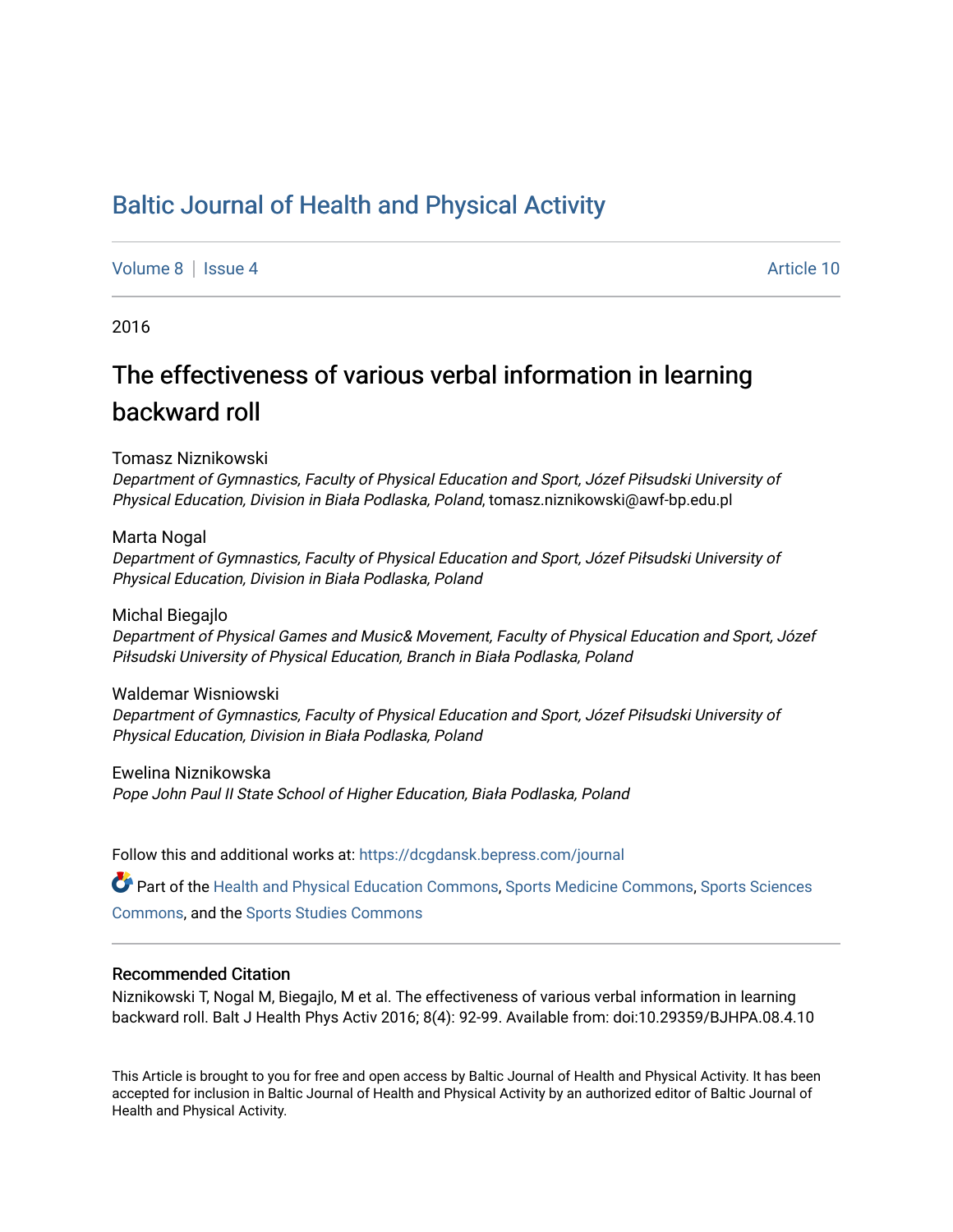#### **Authors' Contribution:**

**A** Study Design **B** Data Collection

**C** Statistical Analysis

**D** Data Interpretation

- **E** Manuscript Preparation
- **F** Literature Search
- **G** Funds Collection

# **The effectiveness of various verbal information in learning backward roll**

**Tomasz Niźnikowski1 ACDEFG , Marta Nogal1 BCDEFG, Michał Biegajło2 BDEFG , Waldemar Wiśniowski1 DEFG, Ewelina Niźnikowska3 DEFG**

- <sup>1</sup> Department of Gymnastics, Faculty of Physical Education and Sport, Józef Piłsudski University of Physical Education, Division in Biała Podlaska, Poland
- 2 Department of Physical Games and Music& Movement, Faculty of Physical Education and Sport, Józef Piłsudski University of Physical Education, Branch in Biała Podlaska, Poland
- <sup>3</sup> Pope John Paul II State School of Higher Education, Biała Podlaska, Poland

| abstract                |                                                                                                                                                                                                                                                                                                                                                                                                                                                                                           |
|-------------------------|-------------------------------------------------------------------------------------------------------------------------------------------------------------------------------------------------------------------------------------------------------------------------------------------------------------------------------------------------------------------------------------------------------------------------------------------------------------------------------------------|
| <b>Background</b>       | The aim of this study was to investigate the effectiveness of different types of verbal<br>feedback in learning a backward roll.                                                                                                                                                                                                                                                                                                                                                          |
| <b>Material/Methods</b> | The study included 29 participants aged 6-8 years who attended acrobatic gymnastics<br>classes. They were randomly assigned to 3 groups. An experiment and judges' ratings were<br>the main research methods. During the experiment the study participants were taught<br>a backward roll. The experts evaluated the backward roll performance at the beginning (pre-<br>test) and at the end (post-test) of the experiment as well as one week after the experiment<br>(retention-test). |
| <b>Results</b>          | When teaching and learning the backward roll, an increase in mean values was noted<br>in the post-test, with the highest increase in group $P(16.7\%)$ . In the retention test, the<br>highest increase was found in group E (16.2%), whereas the lowest one was observed in<br>group P $(15.2\%)$ ( $p > 0.05$ ).                                                                                                                                                                        |
| <b>Conclusions</b>      | 1. Verbal feedback on errors proved the most effective in the process of learning<br>the backward roll.<br>2. At early stages of learning, too much verbal feedback usually disturbs and hinders<br>the process of acrobatic skill acquisition.<br>3. Further research is necessary to determine principles of teaching and learning simple<br>and complex motor skills.                                                                                                                  |
| Key words               | Teaching and learning, feedback, sports acrobatics                                                                                                                                                                                                                                                                                                                                                                                                                                        |

## **article details**

| <b>Article statistics</b>    | Word count: 2,648; Tables: 2; Figures: 1; References: 31                                                                                                                                                                                                                                                                                                                                                                                                                                                                                                                                                                                                                                                                                                                                             |  |  |  |
|------------------------------|------------------------------------------------------------------------------------------------------------------------------------------------------------------------------------------------------------------------------------------------------------------------------------------------------------------------------------------------------------------------------------------------------------------------------------------------------------------------------------------------------------------------------------------------------------------------------------------------------------------------------------------------------------------------------------------------------------------------------------------------------------------------------------------------------|--|--|--|
|                              | Received: November 2016; Accepted: April 2016; Published: December 2016                                                                                                                                                                                                                                                                                                                                                                                                                                                                                                                                                                                                                                                                                                                              |  |  |  |
| <b>Full-text PDF:</b>        | http://www.balticsportscience.com                                                                                                                                                                                                                                                                                                                                                                                                                                                                                                                                                                                                                                                                                                                                                                    |  |  |  |
| Copyright                    | © Gdansk University of Physical Education and Sport, Poland                                                                                                                                                                                                                                                                                                                                                                                                                                                                                                                                                                                                                                                                                                                                          |  |  |  |
| Indexation:                  | AGRO, Celdes, CNKI Scholar (China National Knowledge Infrastructure), CNPIEC, De Gruyter - IBR (International<br>Bibliography of Reviews of Scholarly Literature in the Humanities and Social Sciences), De Gruyter - IBZ<br>(International Bibliography of Periodical Literature in the Humanities and Social Sciences), DOAJ, EBSCO - Central<br>& Eastern European Academic Source, EBSCO - SPORTDiscus, EBSCO Discovery Service, Google Scholar, Index<br>Copernicus, J-Gate, Naviga (Softweco, Primo Central (ExLibris), ProQuest - Family Health, ProQuest - Health &<br>Medical Complete, ProQuest - Illustrata: Health Sciences, ProQuest - Nursing & Allied Health Source, Summon<br>(Serials Solutions/ProQuest, TDOne (TDNet), Ulrich's Periodicals Directory/ulrichsweb, WorldCat (OCLC) |  |  |  |
| <b>Funding:</b>              | This research received no specific grant from any funding agency in the public, commercial, or not-for-profit<br>sectors.                                                                                                                                                                                                                                                                                                                                                                                                                                                                                                                                                                                                                                                                            |  |  |  |
| <b>Conflict of interest:</b> | Authors have declared that no competing interest exists.                                                                                                                                                                                                                                                                                                                                                                                                                                                                                                                                                                                                                                                                                                                                             |  |  |  |
| <b>Corresponding author:</b> | Dr hab. prof. nadzw. Tomasz Niźnikowski, Faculty of Physical Education and Sport in Biała Podlaska,<br>Department of Gymnastics; Akademicka 2, 21-500 Biała Podlaska, Poland; tel. 83 3428800; fax: 83 3428758;<br>e-mail: tomasz.niznikowski@awf-bp.edu.pl                                                                                                                                                                                                                                                                                                                                                                                                                                                                                                                                          |  |  |  |
| <b>Open Access License:</b>  | This is an open access article distributed under the terms of the Creative Commons Attribution-Non-commercial<br>4.0 International (http://creativecommons.org/licenses/by-nc/4.0/), which permits use, distribution, and<br>reproduction in any medium, provided the original work is properly cited, the use is non-commercial and is<br>otherwise in compliance with the license.                                                                                                                                                                                                                                                                                                                                                                                                                 |  |  |  |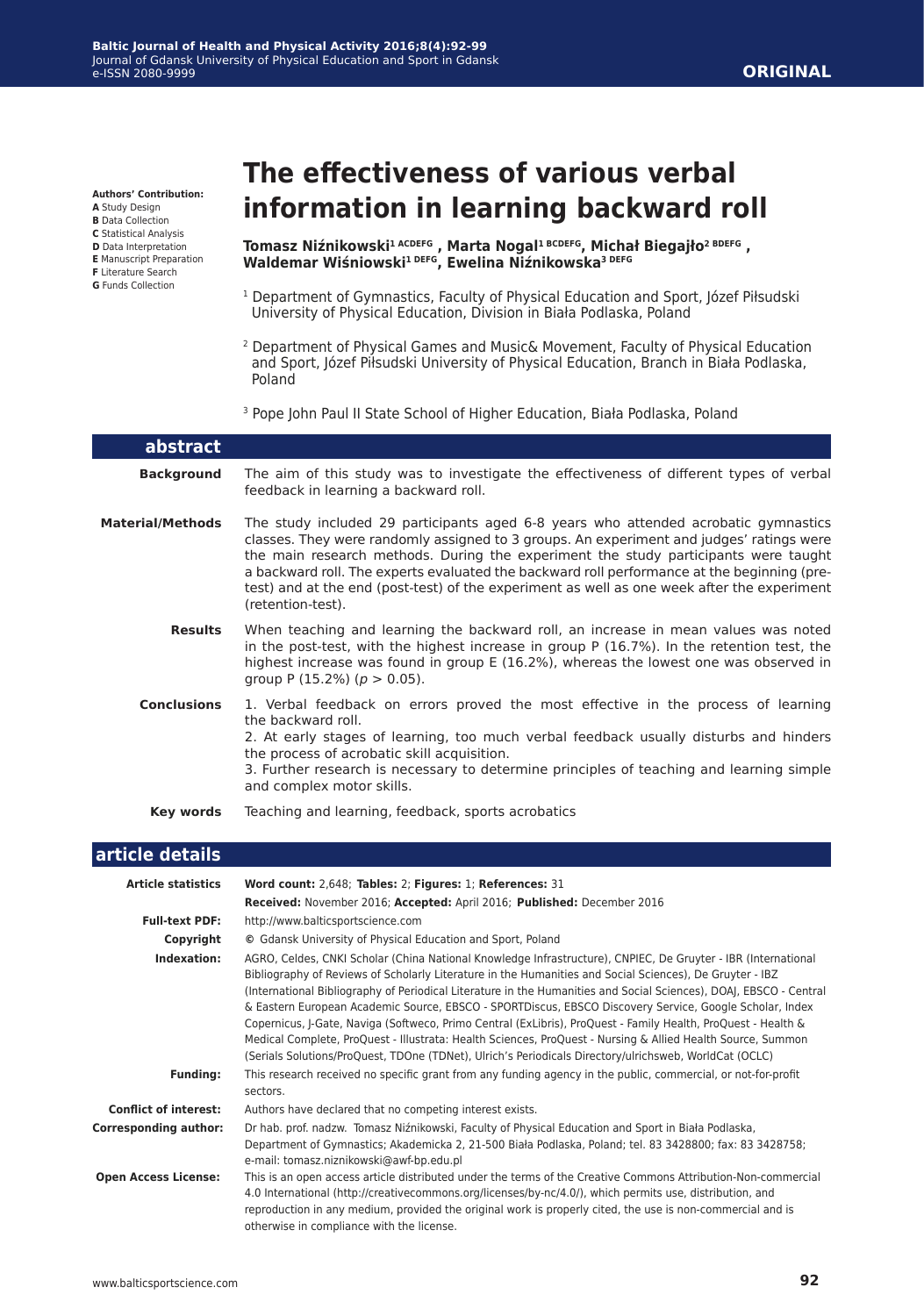# **introduction**

Acrobatic gymnastics is one of the sports that demonstrate high complexity of exercises and links between them as well as routines. The process of motor teaching and learning plays a significant role, as it should be oriented at shaping motor habits of particular exercises and developing their profiles that are necessary at further training stages. In order for the process of teaching and learning to be effective, training loads should be adjusted to acrobats' levels of development, and the progress made should be controlled and evaluated [1, 2]. This is possible owing to various indices that ought to be selected according to young sports people's levels of psychomotor development [3, 4].

The process of teaching and learning motor skills has been analysed by a number of researchers [5, 6, 7, 8, 9, 10, 11]. For many years teaching theories have been verified and improved, and it has also been checked which ones will be the most effective in the learning process in sports with complex movement structure. The cognitive theory is said to be one of the leading theories. Currently, it plays the most important role in the process of teaching and learning motor skills. Extrinsic feedback is the foundation of this process. According to a lot of authors [12, 13], feedback provided after performing a motor skill is significant in the process of motor teaching and learning. It was found that limiting the frequency of extrinsic feedback to some trials only or delaying it exerted a positive influence on learning effectiveness. This is explained by the fact that learners are forced to activate intrinsic feedback that allows them to identify and correct errors [14]. It was agreed that a set of five trials (followed by overall feedback) is the most beneficial number of repetitions in teaching and learning motor skills. However, motor skills differ in terms of complexity. Therefore, it is not the optimal number for all motor skills. It was revealed that together with an increase in task complexity, the number of trials followed by feedback decreased [15].

Over the years attempts have been made at determining the influence of feedback on the effectiveness of teaching and learning complex motor skills [16, 17, 18]. Verbal, visual and verbal-visual types of feedback have been investigated. Landin [19] revealed that verbal cues contributed to considerably faster motor skill acquisition because the instructor focused on those aspects of movement that could be omitted when visual feedback was provided. There is a scarcity of evidence regarding which of the following types of verbal feedback is the most effective in the motor learning process: feedback on errors, on performance correctness or on errors and performance correctness combined.

The research carried out so far has usually concerned less complex motor skills. It was found that verbal feedback facilitated new motor skill acquisition [19]. Others added that verbal feedback on errors noted in a motor task followed by cues on how to correct them generated positive outcomes at an initial stage of learning [20]. It was also revealed that feedback on correct motor task performance was effective in non-specific tasks [21]. However, there is no hard evidence showing which type of feedback is the most effective. Due to the fact that each motor skill performance is different, the same type of verbal feedback cannot be used in all situations. Moreover, feedback provided in simple tasks should not be used in complex tasks [22].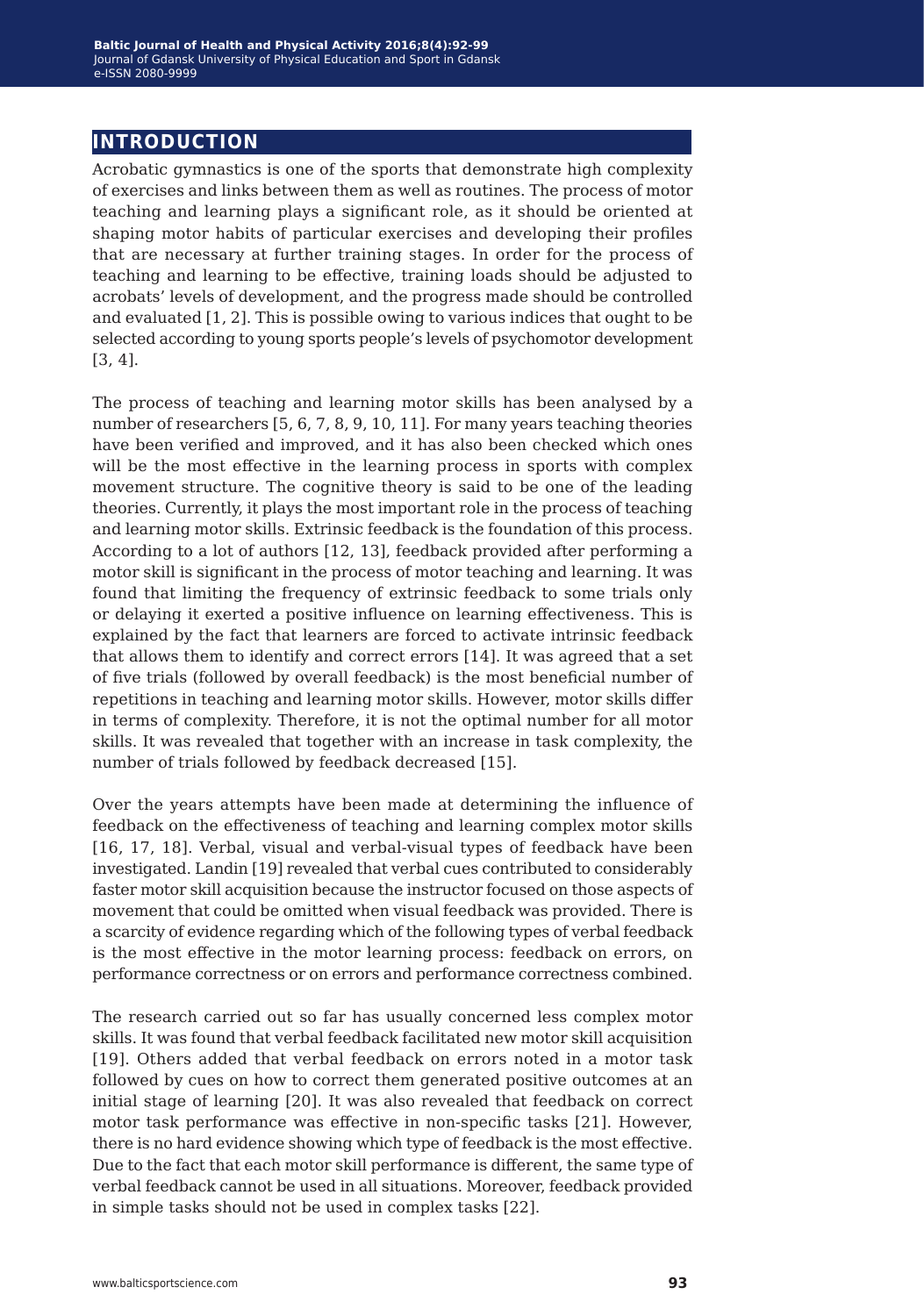There are insufficient data on the effectiveness of different types of feedback in tasks with complex movement structure. It was observed that too much extrinsic feedback was not beneficial as, when no such feedback was provided, the learner was incapable of making use of intrinsic feedback [23]. Furthermore, researchers highlight the fact that less feedback information affects the stability of learning outcomes [24]. Zatoń [12] revealed that in order to reduce the number of errors made when performing motor tasks, it is necessary to limit verbal feedback to single words or simple sentences. In turn, Dybińska [25] stated that concise verbal feedback may be useful when learning motor skills but it may also hinder this process. Laguna [17] emphasised that the choice of the most effective types of feedback was task-specific.

To comprehend the process of motor teaching and learning better, further research on the effectiveness of different types of feedback with a special focus on verbal cues is needed.

Therefore, the aim of this study was to investigate the effectiveness of different types of verbal feedback in learning a backward roll.

# **material and methods**

Twenty nine children aged 6-8 years attending acrobatic gymnastics classes at the 'Żak' School Sports Club in Biala Podlaska took part in the study. They were randomly assigned to 3 groups. The first group (height  $128.5 \pm 8.5$  cm; weight 28  $\pm$ 6.2 kg; age 7.3  $\pm$ 1.3 yrs) consisted of nine persons (n = 9). The second group (height  $126.5 \pm 5.5$  cm; weight  $25 \pm 4.9$  kg; age  $7.5 \pm 1.2$  yrs) included ten subjects ( $n = 10$ ), and the third group (height  $128 \pm 4$  cm; weight 24  $\pm$ 4.1 kg; age 7.5  $\pm$ 0.5 yrs) consisted of ten study participants (n = 10). The children under investigation were at an early stage of acrobatic training. They were already able to perform the forward roll with the supported squat as the initial and final position. Prior to teaching these elements, large muscle group strengthening exercises and flexibility exercises were implemented.

An experiment and judges' ratings were the main research methods. A 4-week experiment was carried out, during which the participants learnt a backward roll with the supported squat as the initial and final position. Training sessions took place three times a week and lasted 90 minutes each. After a group warm-up, the children were individually taught a new acrobatic element. During each session they performed three sets of five repetitions. After each set the groups were provided with different types of verbal feedback. The first group received verbal feedback on errors committed when performing the backward roll (group E). The second group was given feedback on task performance correctness (group P), while the third group was provided with feedback on errors and performance correctness combined (group E-P).

The teaching of the backward roll was divided into three parts according to the phase structure of the movement: the preparatory phase, the main phase and the final phase. The analytical method of teaching the backward roll was employed. During the first session the exercise was performed by an expert and then each participant was asked to do this motor task. On this basis, the level of their technical preparation was assessed. Afterwards, the study participants were taught the backward roll according to methodological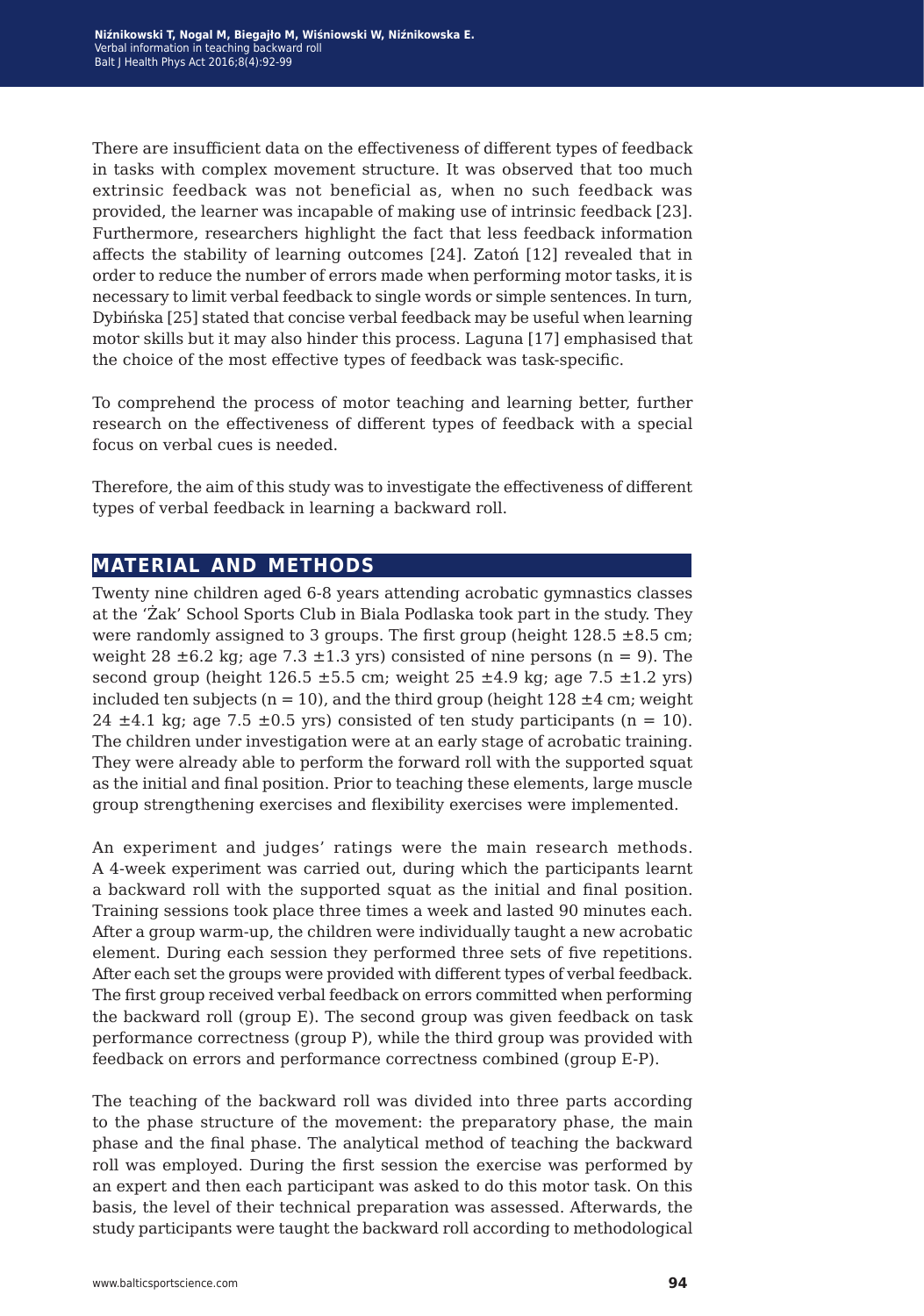standards described by Szot [26]. During the first six sessions basic exercises were used, e.g. a roll on one's back from the tuck position in sitting to the tuck position in lying, L-sitting backward roll on an inclined plane with and without assistance, backward roll on the free exercise floor with assistance [26]. During the next session young acrobats performed the backward roll from the supported squat without any assistance on the free exercise floor. If necessary, additional exercises were implemented, e.g. tucking with pulling the knees to the head in a supine position [26]. According to the phase structure of the movement, during the first sessions the focus was on teaching movements in the preparatory phase. The sessions that followed were devoted to teaching elements of the main phase and improving elements of the preparatory phase. After that, the movements of the final phase were introduced and the elements of the main phase were practised. The final sessions aimed at practising the backward roll as a whole. At the end of the experiment (the last session), learning outcomes were evaluated (post-test). One week after the experiment, the retention test was carried out. The motor skill was performed five times. During the post-test and retention test no feedback was provided.

The evaluation of motor skill performance was made by three experts who were licensed judges of acrobatic gymnastics. The performed element was rated on the basis of the technical model on the scale from 1 to 10 according to the rules and regulations of the International Gymnastics Federation (FIG). The scores of the three judges were averaged. From the maximum score of 10 points, the judges deducted 0.1–0.2 pts for small errors, 0.3–0.5 pts for medium errors and 0.6–1 pts for large errors. The judges took away points for the following errors: improper head positioning, improper leg positioning (flexed knees, legs separately), no tucking, lack of performance dynamics and incorrect landing.

The Shapiro-Wilk test was used to assess the normality of distribution and the homogeneity of variance. ANOVA was employed to estimate significant differences between measurements. The level of significance was set at *p* < 0.05. Fisher post-hoc test was applied to assess significance of differences between mean scores. Statistical analysis of the results was carried out with Statistica programme (STATISTICA, version 12).

# **results**

Mean scores of three groups (E, P and E–P) were analysed. Figure 1 illustrates relative increases in mean values of scores received for the execution of the backward roll in groups E, P and E–P.

In the process of learning the backward roll, the post-test revealed relative increases in mean values in groups E, P and E–P (11.6%, 16.7% and 15.3%, respectively). The differences between the groups were not significant (*p* > 0.05) (Tab. 1).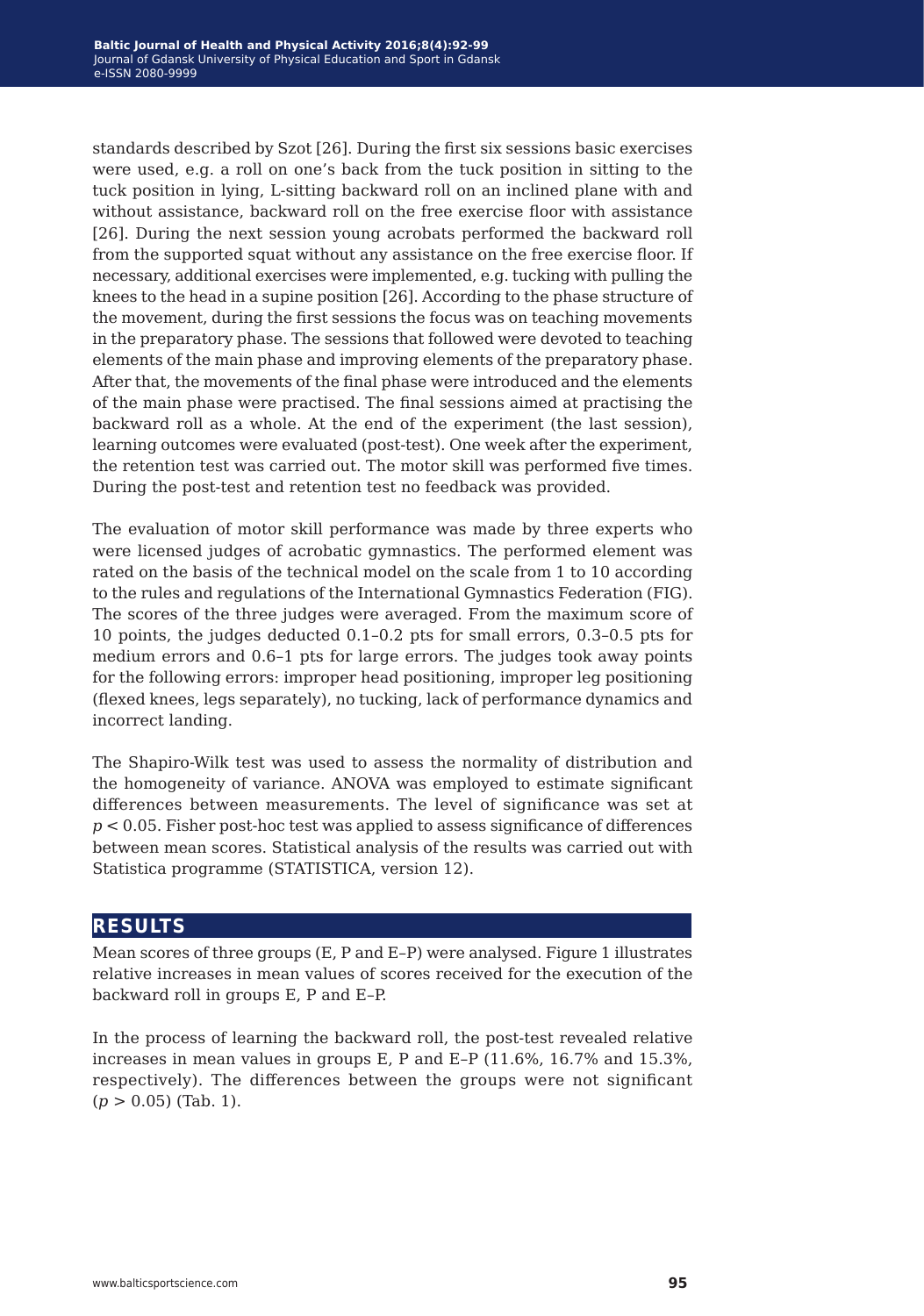**Niźnikowski T, Nogal M, Biegajło M, Wiśniowski W, Niźnikowska E.** Verbal information in teaching backward roll Balt J Health Phys Act 2016;8(4):92-99



Fig. 1. Relative increases in mean values of scores [%] received for the execution of the backward roll in the pre-test, post-test and retention test

Table 1. Level of significance of differences between relative increases in scores given by the experts [%] in the post-test (for the Fisher test)

|     |       |       | E-P   |
|-----|-------|-------|-------|
|     | 8.35  | 8.55  | 8.38  |
|     |       | 0.379 | 0.894 |
|     | 0.379 |       | 0.452 |
| E-P | 0.894 | 0.452 |       |

One week after the experiment, the retention test revealed the greatest relative increase in group E (16.2%), whereas group P demonstrated a decrease in the mean value of scores (15.2%). The differences between groups E, P and E-P were not significant  $(p > 0.05)$  (Tab. 2).

Table 2. Level of significance of differences between relative increases in scores given by the experts [%] in the retention test (for the Fisher test)

|     |       |       | E-P   |
|-----|-------|-------|-------|
|     | 8.69  | 8.44  | 8.4   |
|     |       | 0.351 | 0.26  |
|     | 0.351 |       | 0.864 |
| E-P | 0.26  | 0.864 |       |

The analysis of variance (ANOVA) revealed that verbal feedback on errors, correctness as well as errors and correctness combined significantly differentiated mean scores of the groups  $(F = 9.386, p = 0.000001)$ .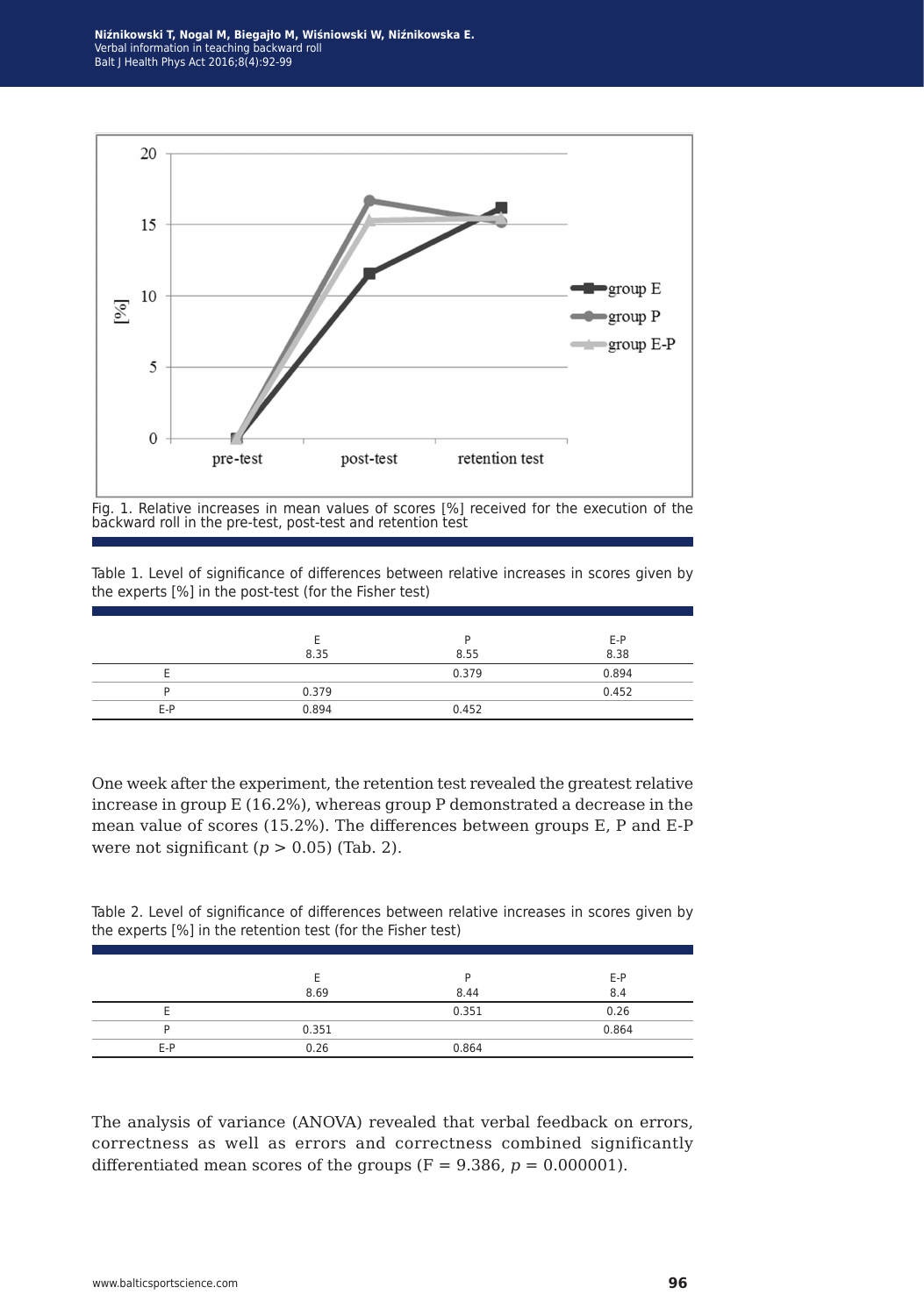# **discussion**

The teaching and learning of motor skills is a complex process that is crucial in sport, physical education and rehabilitation. In order for the process to be more effective, researchers constantly seek teaching theories that would produce the desired learning outcomes regarding motor skills of different complexities. In recent years, the emphasis has been put on the cognitive theory, in which feedback plays a key role [12, 13, 23, 27].

Despite all the research carried out so far, there is still a scarcity of empirical evidence regarding which types and content of feedback are effective when learning complex motor skills [16, 28]. Due to the fact that feedback is considered essential in the process of teaching and learning motor skills, it has become one of the most commonly analysed variables influencing the effectiveness of learning motor skills [12, 13, 23], together with the structure of feedback provision, the structure of training [29] and the type of training. Zatoń [12] revealed that verbal cues are fundamental in the process of acquiring new motor skills. Therefore, the present study focused on this type of feedback.

The majority of studies on teaching and learning motor skills conducted to date have concerned simple tasks [21, 30]. Thus, it is hard to transfer those findings to the learning of motor skills in physical education or sport because complex structures of movement dominate in these areas. Moreover, experiments regarding the process of teaching and learning complex skills have been carried out [13, 17, 26]. However, there is still a scarcity of data on which type of feedback ought to be used most often and what content ought to be provided to the learner. This problem occurs mainly in sports with a complex structure of movement such as acrobatic gymnastics.

Thus, the findings of the present study made it possible to gain knowledge regarding the effectiveness of different types of verbal feedback when learning a complex motor skill, i.e. the backward roll. The study focused on the content of verbal feedback concerning errors, performance correctness as well as errors and correctness combined when performing this acrobatic element.

The analysis of relative increases in mean values in the backward roll performance revealed differences between mean results in groups E, P and E–P. In the post-test, the greatest relative increases in mean results were found in group P, while the smallest ones were noted in group E. Despite the differences between groups E, P and E–P, no significance was observed  $(p > 0.05)$ . In the retention test, differences between relative increases in mean values of experts' evaluations were found (in favour of group E). However, the differences were not significant ( $p > 0.05$ ). Drawing on the findings, it was stated that feedback on performance correctness proved the most effective in the post-test. This may indicate that the feedback provided was not large in volume because at the initial stage of the learning process the subjects committed a considerable number of errors. This is in line with the research results which showed that too much feedback hindered the learning of motor skills [23, 31]. In turn, the retention test revealed that the best learning outcomes were seen in the group that received feedback on errors. It may point to the effect of delayed learning, during which learners had to make use of intrinsic feedback. This was possible owing to the fact that they knew what kind of errors they committed most often at an earlier stage of the learning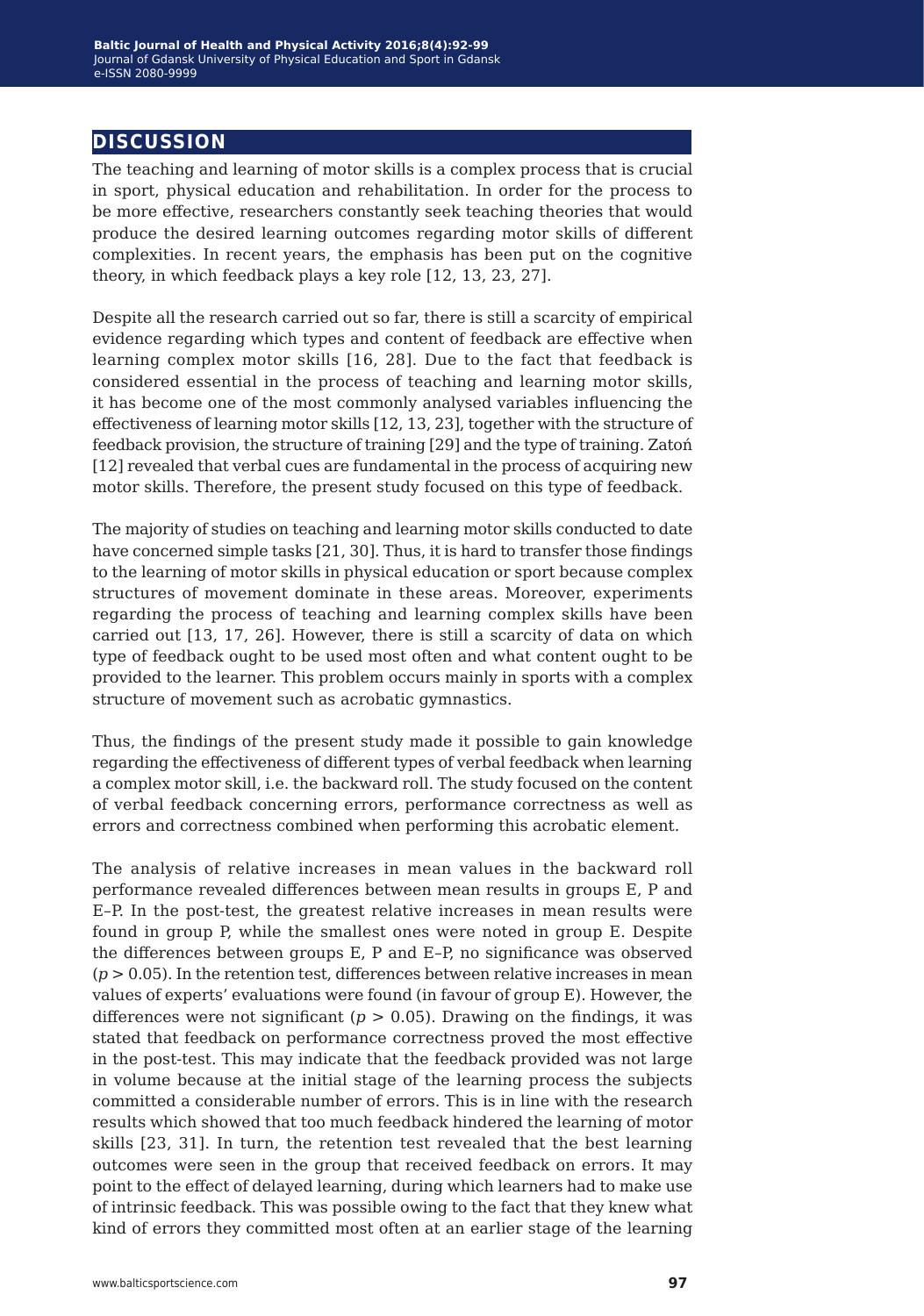process [31]. A decrease in the mean score in the group receiving feedback on performance correctness may stem from the fact that the information provided was not clear, so they may not have been able to spot their own errors. The findings of the present study contradict the results obtained by Salmoni, Schmidt and Walter [23], whose studies proved that less feedback also brings about better retention of the learning outcomes.

The experiment revealed that the effectiveness of learning the backward roll depended on the type of verbal feedback provided. It may be assumed that the process of learning complex motor skills is different for each task [17, 18]. The findings are in line with Zatoń's observations [12], who claimed that key verbal cues provided when acquiring new motor skills made it possible to enhance the effectiveness of learning particularly at the initial stage of forming movement habits. Also Dybińska [25] noted that verbal feedback in the form of simple sentences or single words might be helpful in learning motor skills or might hinder this process, which is borne out by our study. Sadowski et al. [27] and Potop et al. [10] observed that, in addition to the type of feedback, it is necessary to focus on key elements of sports technique which determine the quality of complex motor task performance.

Despite the fact that the present study provided new data regarding the effectiveness of verbal feedback, the issue of motor skill learning effectiveness was not fully investigated. Therefore, further research is needed to examine and explore this aspect.

## **conclusions**

1. Verbal feedback on errors proved the most effective in the process of learning the backward roll.

2. At early stages of learning, too much verbal feedback usually disturbs and hinders the process of acrobatic skill acquisition.

3. Further research is necessary to determine principles of teaching and learning simple and complex motor skills.

## **references**

- [1] Sawczyn S. Podstawy kontroli obciążeń treningowych w gimnastyce sportowej [Basis of control of training loads in artistic gymnastics]. Gdańsk: AWFiS; 2008. Polish.
- [2] Zaporozhanov VA, Kochanowicz K, Kochanowicz A. Improvement of comprehensive assessment of specially trained childhood and adolescence gymnasts. Pedagogics, Psychology, Medical-Biological Problems of Physical Training and Sports. 2014;10:3-7.
- [3] Griggs G, McGregor D. Scaffolding and mediating for creativity: suggestions from reflecting on practice in order to develop the teaching and learning of gymnastics. Journal of Further and Higher Education. 2012;36(2):225-241.
- [4] Kochanowicz A, Kochanowicz K, Pilewska W. Rozwój fizyczny a sprawność fizyczna gimnastyków w wieku 6–12 lat [Physical development and physical fitness of 6–12-year-old gymnasts]. J Health Sci. 2013;3(16):307-323. Polish.
- [5] Boloban VN. Sistema obuchenia dvizheniam v slozhnykh uslovijakh podderzhania statodinamicheskoj ustojczivosti. Autorefereat – doctoral thesis. Kiev; 1990. Russian.
- [6] Karniewicz J, Kochanowicz K, Sawczyn S. Technika wykonania i metodyka nauczania ćwiczeń gimnastycznych na drążku [Technique of performance and methodology of teaching gymnastic exercises on the bar]. Gdańsk: AWF; 1996. Polish.
- [7] Sawczyn S, Kruczkowski D. Gimnastyka na etapie przygotowania początkowego (8-12 lat) [Gymnastics at the preparatory stage (8-12 years old)]. Trening. 1998;2-3:227-235. Polish.